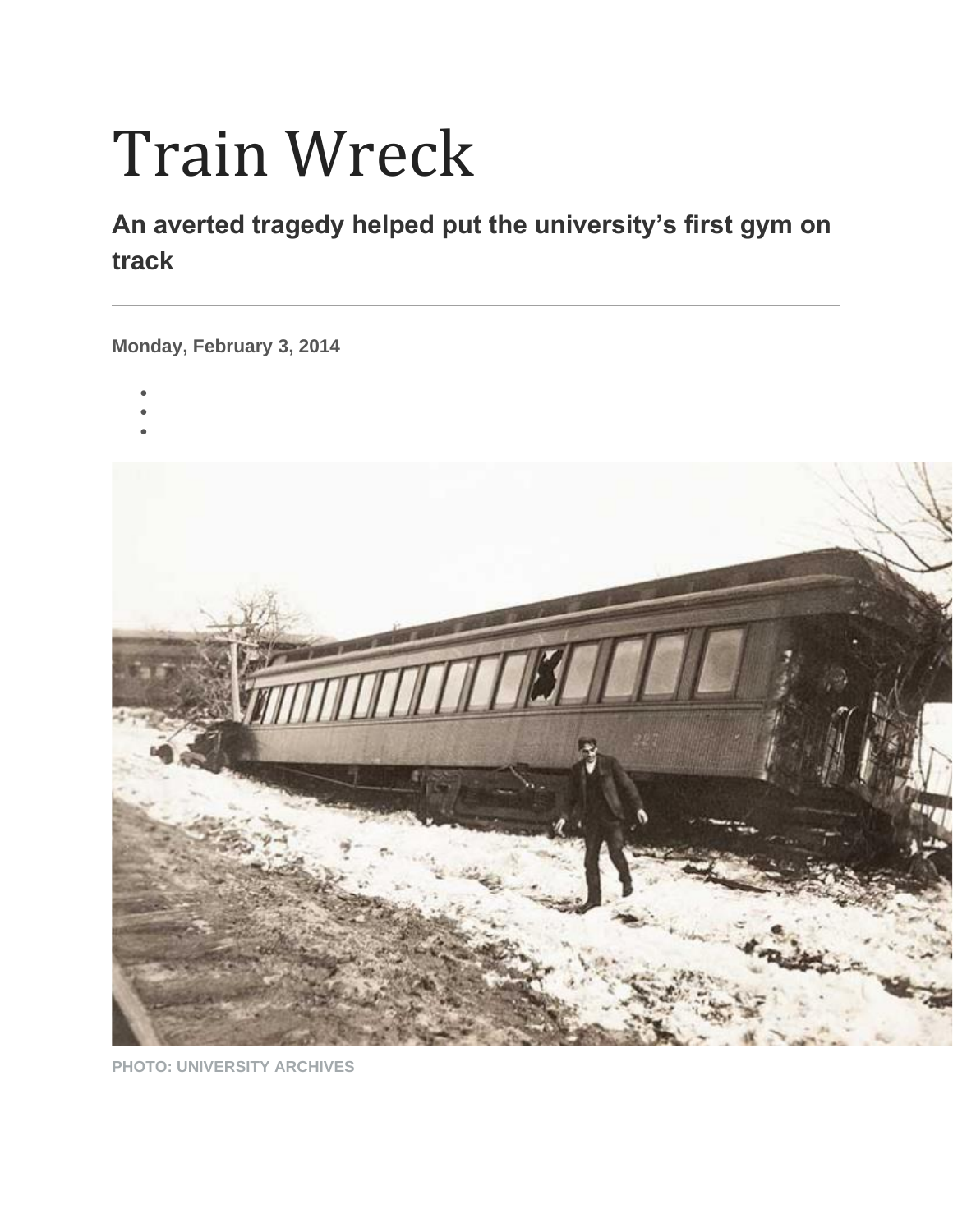Machine shop janitor Augustus Stevens was in Hewitt Hall, finishing preparations for the biennial visit of the state Legislature, when he heard it: the high-speed rumble of an approaching train.

The frequent trains that ran through campus usually went unnoticed. But on the morning of January 20, 1905, the sound of the St. John's Express, thundering along the tracks en route from Canada to Boston at almost 50 miles per hour, caused Stevens to glance out the window—just in time to see the last car rocket into the air, pulling three other cars into a stone culvert along with it.

Stevens rushed to the accident site, joined within minutes by what seemed like the entire student body. Under the direction of A. E. Nesbit, a professor in the electrical engineering department, students went to work immediately to help rescue the train's 85 passengers, most of whom were riding in the derailed cars. Some of the students prepared sleighs to transport the most seriously injured to the Durham home of physician Albert Grant or to the Zeta fraternity house, which became a temporary infirmary. Thanks in large part to the swift action of the student rescue crew, even the most seriously injured survived.

Despite the accident, the day's legislative program went forward, with some 150 trustees and state representatives gathering in Morrill Hall to learn more about the state of the young New Hampshire College and the most pressing needs of its students and faculty. One critical issue was the need for a building that would provide facilities for military drills and physical education classes, which were currently being held on the third floor of Thompson Hall.

A new gymnasium had been under consideration since 1894, and in 1903 a committee was finally formed to raise funds for the new building. At the time of the wreck, some two years later, \$2,500 had been collected. A few days after the accident, President William Gibbs received a letter from Lucius Tuttle, president of the Boston and Maine Railroad, expressing his gratitude to UNH, and the student body in particular, for its lifesaving assistance. As a tangible display of that gratitude, Tuttle had included a check for \$1,000 to go toward student needs.

Grappling with the ethics of accepting payment for the rescue effort, Gibbs held a meeting to which 128 staff members and students showed up. The discussion was heated, with some arguing that to accept a reward would be amoral, while others suggested that refusing the check would come across as an insult. Given the urgent need for new athletics facilities, one student went so far as to say he hoped that if the university rejected the gift, the Legislature would appropriate state funds not for a gymnasium, but for a campus insane asylum, instead.

Ultimately, Gibbs met with Tuttle, who suggested the money be allocated directly to the gymnasium fund. Gibbs accepted, and three months later, the Legislature passed an appropriation bill providing \$25,000 for a gymnasium and armory. The new gym, described in *The New Hampshire College Monthly* as equipped "as well, if not better, than any other like building in the state," was opened in New Hampshire Hall on January 26, 1906—almost exactly a year to the day after the Boston and Maine crash.